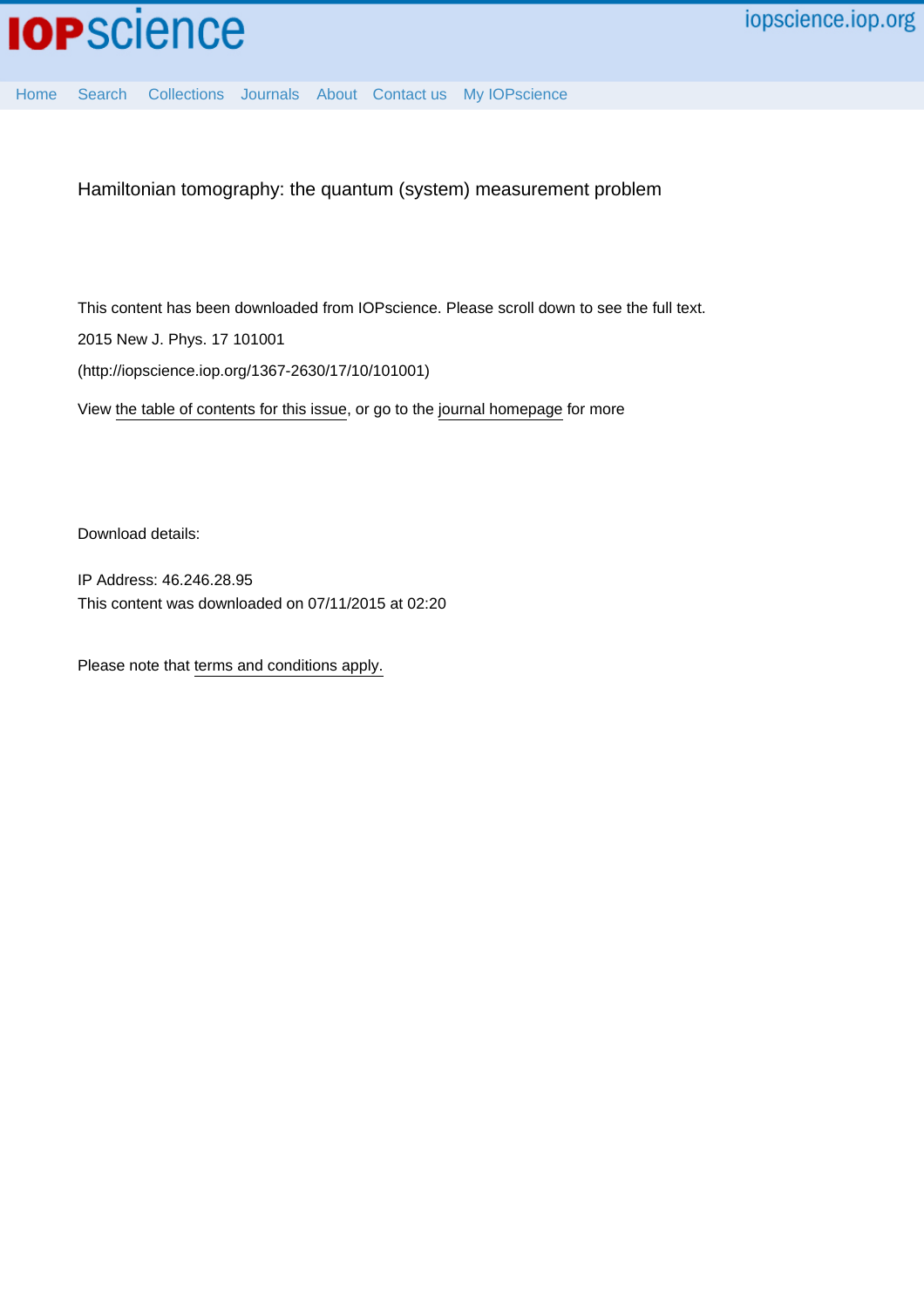# **New Journal of Physics**

The open access journal at the forefront of physics

Deutsche Physikalische Gesellschaft **ODPG** 

**IOP** Institute of Physics

Published in partnership with: Deutsche Physikalische Gesellschaft and the Institute of Physics

## **PERSPECTIVE**

# $\n *h*$ problem

#### Jared H Cole

Chemical and Quantum Physics, School of Applied Sciences, RMIT University, Melbourne, Victoria 3001, Australia E-mail: [jared.cole@rmit.edu.au](mailto:jared.cole@rmit.edu.au)

Keywords: Hamiltonian tomography, system identification, Hamiltonian characterisation

## Abstract

To harness the power of controllable quantum systems for information processing or quantum simulation, it is essential to be able to accurately characterise the system's Hamiltonian. Although in principle this requires determining less parameters than full quantum process tomography, a general and extendable method for reconstructing a general Hamiltonian has been elusive. In their recent paper, Wang *et al* (2015 *New J. Phys.* 17 [093017](http://dx.doi.org/10.1088/1367-2630/17/9/093017)) apply dynamical decoupling to the problem of Hamiltonian tomography and show how to reconstruct a general many-body Hamiltonian comprised of arbitrary interactions between qubits.

Since the development of quantum mechanics, writing down the Hamiltonian of a system has been the first step in understanding its quantum properties. A case in point is the hydrogen atom. While every physics undergraduate is familiar with the Laguerre polynomials and spherical harmonic functions used to solve this problem, there is a more subtle point to be made here. A hydrogen atom is a hydrogen atom is a hydrogen atom. They are all the same. The Hamiltonian is defined by the electrostatic interaction between an electron and a proton. This is also true for many other quantum mechanical problems. The Hamiltonian can and has been written down from fundamental physics principles.

However, over the last few decades, the focus of quantum physics has moved away from solving the classic problems(some might argue because they have all been solved). Now the current challenge is to design, build and control novel quantum systems. For many, a quantum computer and quantum information processing in general is the epitome of this concept. While a quantum computer is still a long term goal, technology based on controllable (typically nanoscale) quantum devices has already resulted in advances in telecommunication, metrology, sensing, and data storage, to name a few. As quantum technology develops, we come up against a problem that is both obvious and subtle. What exactly is the Hamiltonian of the system we have fabricated? While there is a always an ideal design, nanoscale fabrication is still imperfect. Each device must be calibrated. In short, the Hamiltonian of each new quantum device must be measured.

This problem has long been studied in control engineering and is termed system identification. It is the methods and techniques used to *obtain an appropriate mathematical model of a dynamic system on the basis of* observed time series and prior knowledge of the system [[1](#page-2-0)]. However, as always in quantum mechanics, there are complications. Unlike a classical system, the state of a quantum system cannot be measured without that state being altered. More importantly, from a system identification point of view, the size of the quantum mechanical state space grows exponentially with the number of degrees of freedom of the underlying system.

A common method for measuring a quantum mechanical state or process is called quantum state (or process) tomography [[2](#page-2-1), [3](#page-2-2)]. This technique involves preparing a complete set of input states and then measuring the system in an equivalently complete set of measurement bases. This technique is particularly well suited to optical implementations[[4](#page-2-3)] but it requires a large number of different combinations of input and measurement settings, and it scales exceptionally badly as the number of qubits increases. Worse, the set of input states and measurements over-constrains the resulting density matrix or process map, which means techniques such as the maximum-likelihood method are required.



Content from this work may be used under the terms of the[Creative](http://creativecommons.org/licenses/by/3.0) [Commons Attribution 3.0](http://creativecommons.org/licenses/by/3.0)

Any further distribution of this work must maintain attribution to the author(s) and the title of the work, journal citation

 $\omega$ 

OPEN ACCESS

PUBLISHED 30 September 2015

[licence.](http://creativecommons.org/licenses/by/3.0)

and DOI.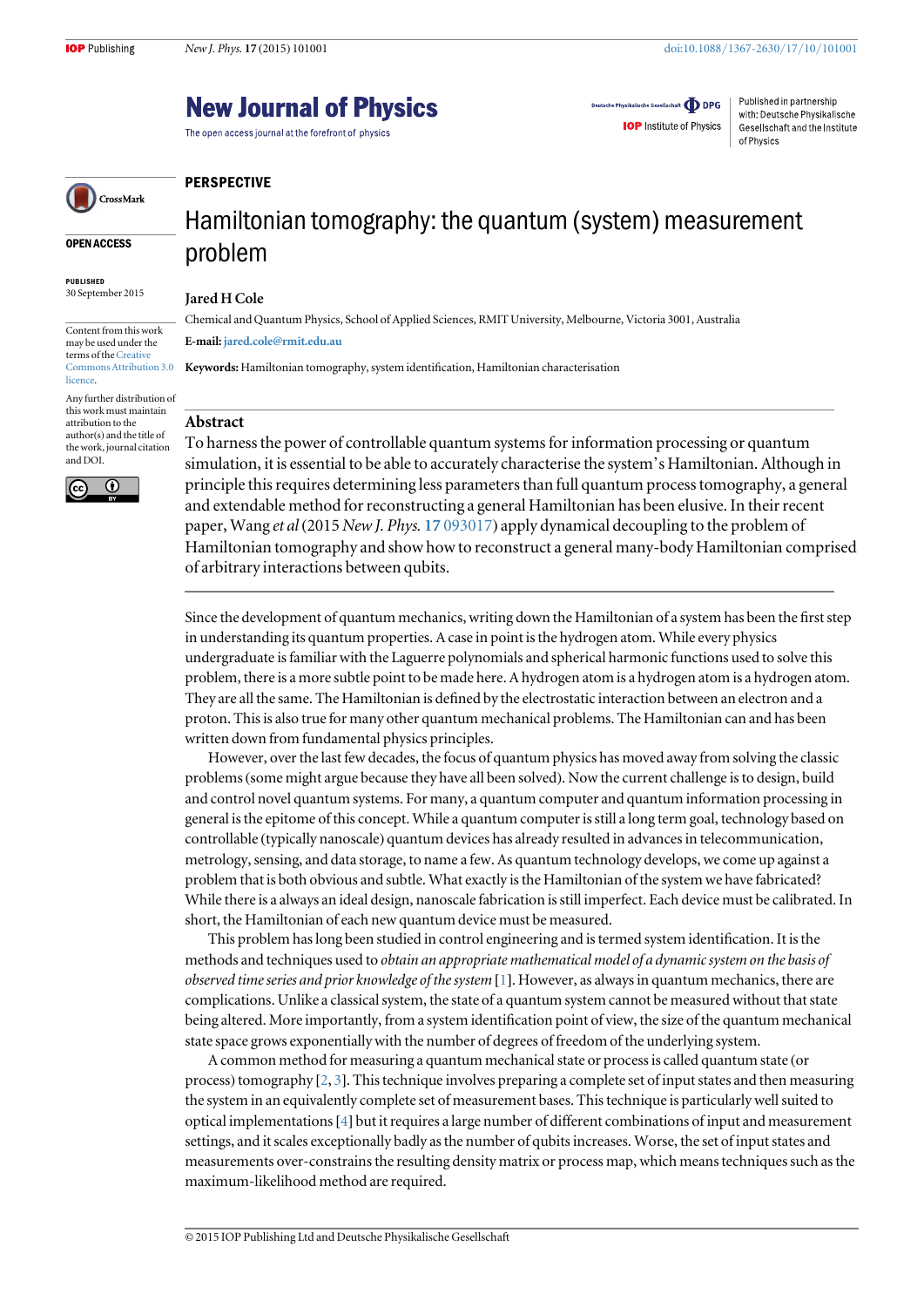Although a full reconstruction of the state of the system (the density matrix) requires determination of many different parameters, the complete density matrix is not always required. If the system is sufficiently coherent

that noise processes can be ignored, then reconstructing the Hamiltonian is enough. The problem then boils down to system identification—variously referred to as Hamiltonian identification, Hamiltonian characterisation or Hamiltonian tomography.

The simplest version of this problem is: how does one characterise a single qubit Hamiltonian? Taking systematic measurements from known input states as a function of time allows the Hamiltonian to be reconstructed in its entirety [[5](#page-2-4), [6](#page-2-5)]. These early approaches have been extended to include corrections due to decoherence  $[7-9]$  $[7-9]$  $[7-9]$  $[7-9]$  $[7-9]$  additional levels  $[10]$  $[10]$  $[10]$  or limited accessibility  $[11-14]$  $[11-14]$  $[11-14]$  $[11-14]$  $[11-14]$  as well as including improved analysis techniques, such a Bayesian analysis [[15](#page-2-11)–[17](#page-2-12)] or compressed sensing [[18](#page-2-13)]. The approach of measuring time traces becomes significantly more complex when considering two-qubits and all possible interactions between them, even when complete control over both qubits is assumed [[15,](#page-2-11) [19](#page-3-0)–[22](#page-3-1)].

Although the problem of characterising Hamiltonians is of fundamental importance, progress has been slow compared to more brute force process tomography methods. The work of Wang et al [[23](#page-3-2)] has completely rewritten the playbook on Hamiltonian tomography by incorporating another common technique from quantum control, dynamical decoupling.

Dynamical decoupling (DD)  $[24-28]$  $[24-28]$  $[24-28]$  $[24-28]$  $[24-28]$  involves applying a series of control pulses to the system to decouple it from its environment. This can be thought of as a more sophisticated version of the standard Hahn-echo pulses at the heart of MRI and NMR. The breakthrough that Wang et al have made is the realisation that by applying DD to all but two of the qubits in the system, the problem of characterisation of the system is reduced to characterisation of each pair of qubits separately. This greatly simplifies the process and means that some of the simplest time-domain Hamiltonian identification techniques developed in the mid-2000s can be applied directly [[5](#page-2-4), [19,](#page-3-0) [20](#page-3-5)]. The DD based approach also allows for the full reconstruction of the relative phases of the pairwise interaction terms. A tailored set of DD sequences is used to reconstruct each of the XX, XY, YZ etc contributions to the Hamiltonian component for a given pair of qubits. This process is then repeated for all relevant pairs within the system. In situations where there are strong symmetry arguments to limit the number of options, either in terms of phases or pairwise interactions, then these contributions do not need to be measured. This results in a very robust, scalable and efficient measurement protocol.

Although the work of Wang et al is a major step forward, there are still open questions. How to account for decoherence at short timescales or imperfections in the DD pulses? Can Bayesian analysis or other statistical techniques reduce the total number of measurements required? For an issue that is usually completely sidestepped in quantum mechanics textbooks, measuring the Hamiltonian continues to be an interesting and important problem.

# References

- <span id="page-2-0"></span>[1] Keesman K J 2011 System Identification: an Introduction (London: Springer)
- <span id="page-2-1"></span>[2] Nielsen M A and Chuang I L 2000 Quantum Computation and Quantum Information (Cambridge: Cambridge University Press)
- <span id="page-2-2"></span>[3] Paris M and Rehacek J(ed) 2004 Quantum State Estimation (Lecture Notes in Physics) (Berlin: Springer)
- <span id="page-2-3"></span>[4] Lvovsky A I and Raymer M G 2009 Continuous-variable optical quantum-state tomography Rev. Mod. Phys. 81 [299](http://dx.doi.org/10.1103/RevModPhys.81.299)–332
- <span id="page-2-4"></span>[5] Schirmer S G, Kolli A and Oi D K L 2004 Experimental Hamiltonian identification for controlled two-level systems Phys. Rev. A [69](http://dx.doi.org/10.1103/PhysRevA.69.050306) [050306](http://dx.doi.org/10.1103/PhysRevA.69.050306)(R)
- <span id="page-2-5"></span>[6] Cole J H, Schirmer S G, Greentree A D, Wellard C, Oi D K L and Hollenberg L C L 2005 Identifying an experimental two-state Hamiltonian to arbitrary accuracy Phys. Rev. A 71 [062312](http://dx.doi.org/10.1103/PhysRevA.71.062312)
- <span id="page-2-6"></span>[7] Cole J H, Greentree A D, Oi D K L, Schirmer S G, Wellard C J and Hollenberg L C L 2006 Identifying a two-state Hamiltonian in the presence of decoherence Phys. Rev. A73 [062333](http://dx.doi.org/10.1103/PhysRevA.73.062333)
- [8] Ralph J F, Combes J and Wiseman H M 2012 An interleaved sampling scheme for the characterization of single qubit dynamics Quantum Information Processing 11 [1523](http://dx.doi.org/10.1007/s11128-011-0313-3)–31
- <span id="page-2-7"></span>[9] Zhang J and Sarovar M 2015 Identification of open quantum systems from observable time traces Phys. Rev. A 91 [052121](http://dx.doi.org/10.1103/PhysRevA.91.052121)
- <span id="page-2-8"></span>[10] Devitt S J, Schirmer S G, Oi D K L, Cole J H and Hollenberg L C L 2007 Subspace confinement: how good is your qubit? New J. Phys. 9 [384](http://dx.doi.org/10.1088/1367-2630/9/10/384)
- <span id="page-2-9"></span>[11] Burgarth D, Maruyama K and Nori F 2009 Coupling strength estimation for spin chains despite restricted access Phys. Rev.A [79](http://dx.doi.org/10.1103/PhysRevA.79.020305) [020305](http://dx.doi.org/10.1103/PhysRevA.79.020305)(R)
- [12] Burgarth D, Maruyama K and Nori F 2011 Indirect quantum tomography of quadratic Hamiltonians New J. Phys. 13 [013019](http://dx.doi.org/10.1088/1367-2630/13/1/013019)
- [13] Burgarth D and Yuasa K 2011 Quantum system identification Phys. Rev. Lett. 108 [080502](http://dx.doi.org/10.1103/PhysRevLett.108.080502)
- <span id="page-2-10"></span>[14] Lapasar E H, Maruyama K, Burgarth D, Takui T, Kondo Y and Nakahara M 2012 Estimation of coupling constants of a three-spin chain: a case study of Hamiltonian tomography with nuclear magnetic resonance New J. Phys. 14 [013043](http://dx.doi.org/10.1088/1367-2630/14/1/013043)
- <span id="page-2-11"></span>[15] Schirmer S G and Oi D K L 2009 Two-qubit Hamiltonian tomography by Bayesian analysis of noisy data Phys. Rev. A 80 [022333](http://dx.doi.org/10.1103/PhysRevA.80.022333)
- [16] Schirmer S G and Langbein F C 2015 Ubiquitous problem of learning system parameters for dissipative two-level quantum systems: Fourier analysis versus Bayesian estimation Phys. Rev. A91 [022125](http://dx.doi.org/10.1103/PhysRevA.91.022125)
- <span id="page-2-12"></span>[17] Sergeevich A, Chandran A, Combes J and Bartlett S D 2011 Characterization of a qubit Hamiltonian using adaptive measurements in a fixed basis Phys. Rev. A 84 [052315](http://dx.doi.org/10.1103/PhysRevA.84.052315)
- <span id="page-2-13"></span>[18] Shabani A, Mohseni M, Lloyd S, Kosut R L and Rabitz H 2011 Estimation of many-body quantum Hamiltonians via compressive sensing Phys. Rev. A 84[012107](http://dx.doi.org/10.1103/PhysRevA.84.012107)